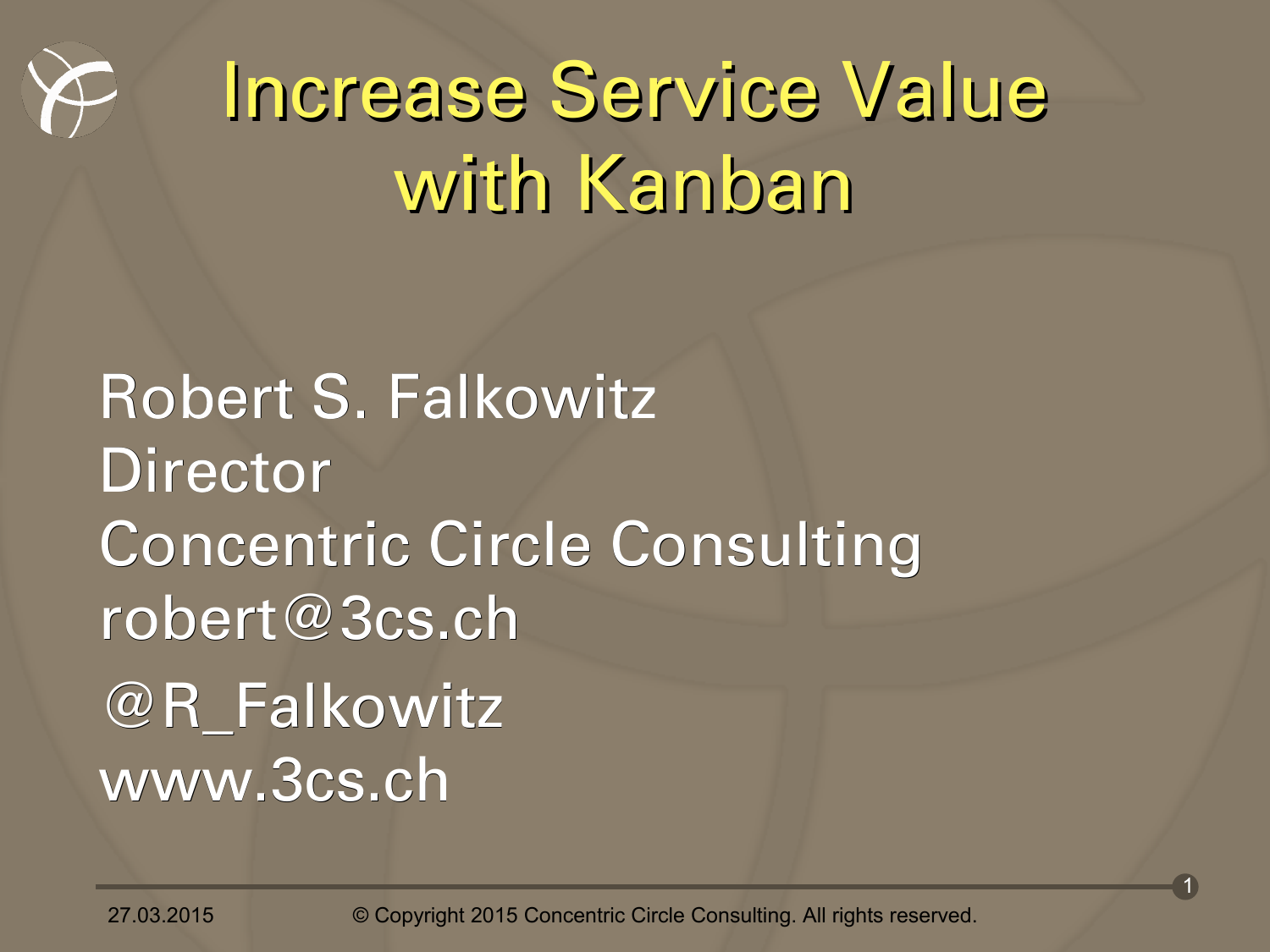

#### a gazdaság számára történő értékteremtés

#### to create value for the economy

27.03.2015 © Copyright 2015 Concentric Circle Consulting. All rights reserved.

2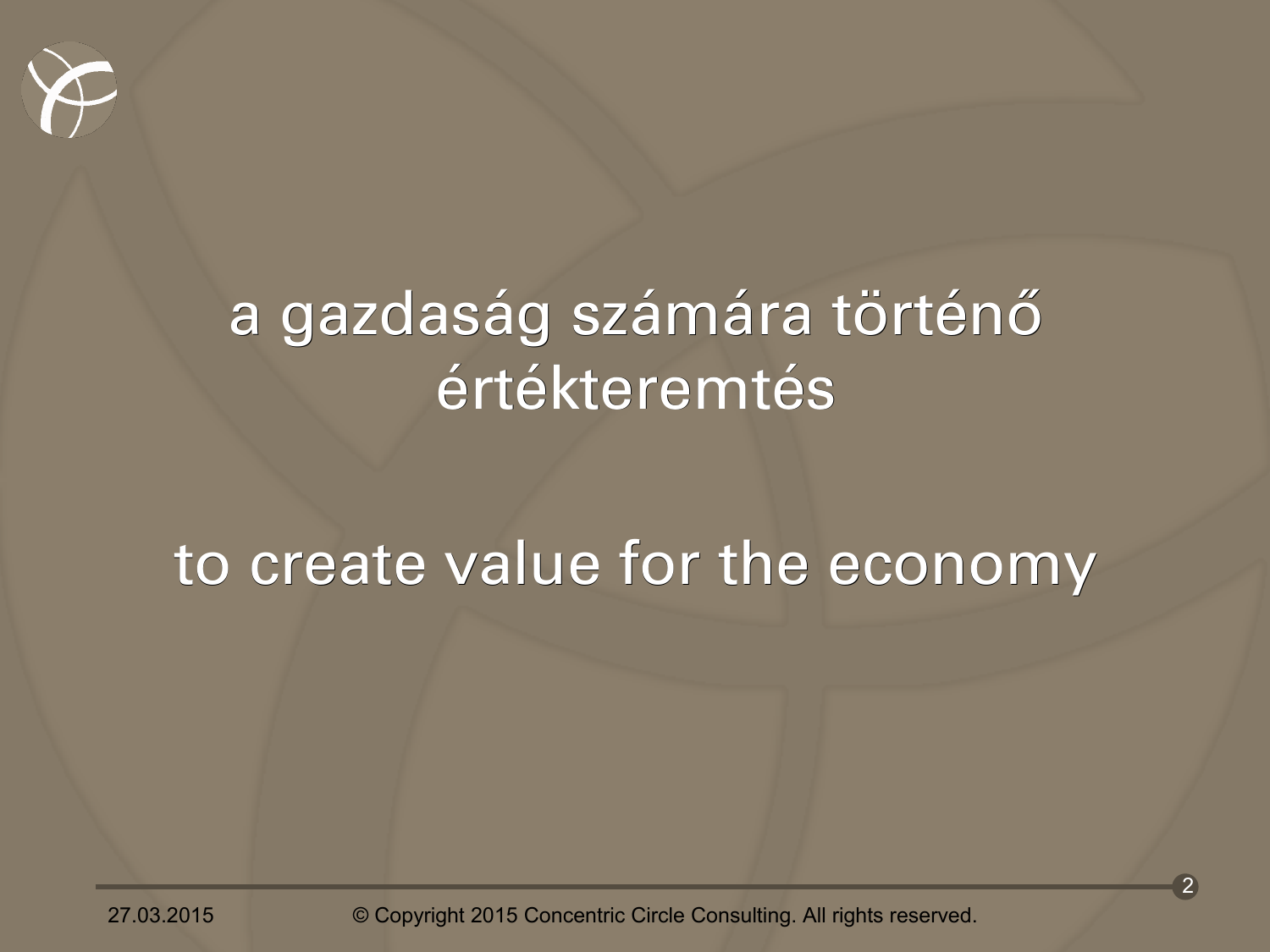

### A vicious cycle

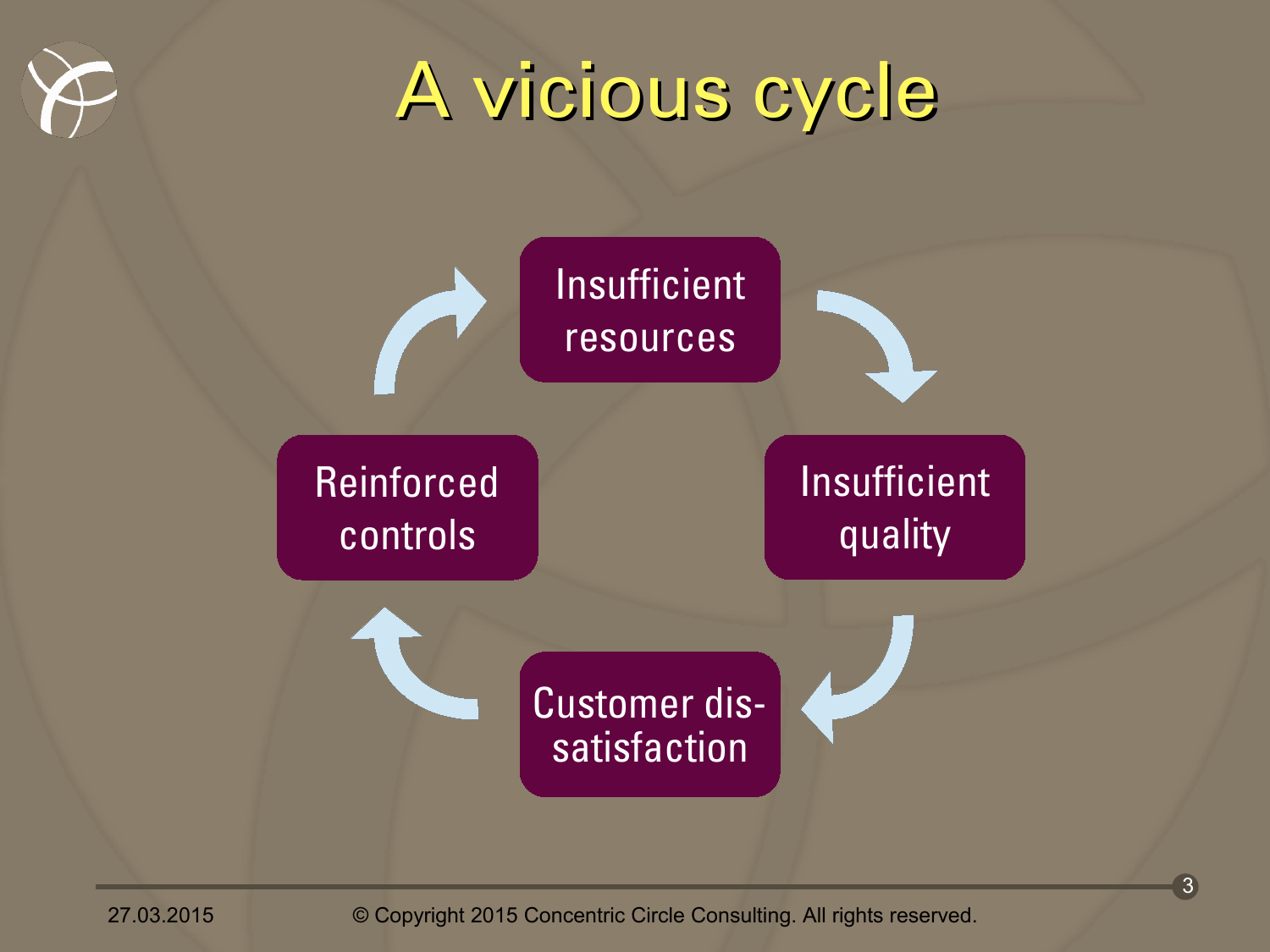#### Where is the problem in lead time? Lead Time Wait for **Wait for Wait for Wait until Wait for Wait for CAB Wait for Wait for** CAB additional scheduled Change assessments meeting **PIR** Change Mgr. meeting information Mgr. date

#### Flow efficiency = Touch Time / Lead Time  $*$  100%

CAB

meeting

**Assessments** 

performed

Additional

info

prepared

CAB

meeting

Change

scheduled

Change

performed

#### Push systems: 5-15% is typical

**RFC** 

prepared

Change Mgr.

classifies and

assigns

27.03.2015 © Copyright 2015 Concentric Circle Consulting. All rights reserved.

**PIR**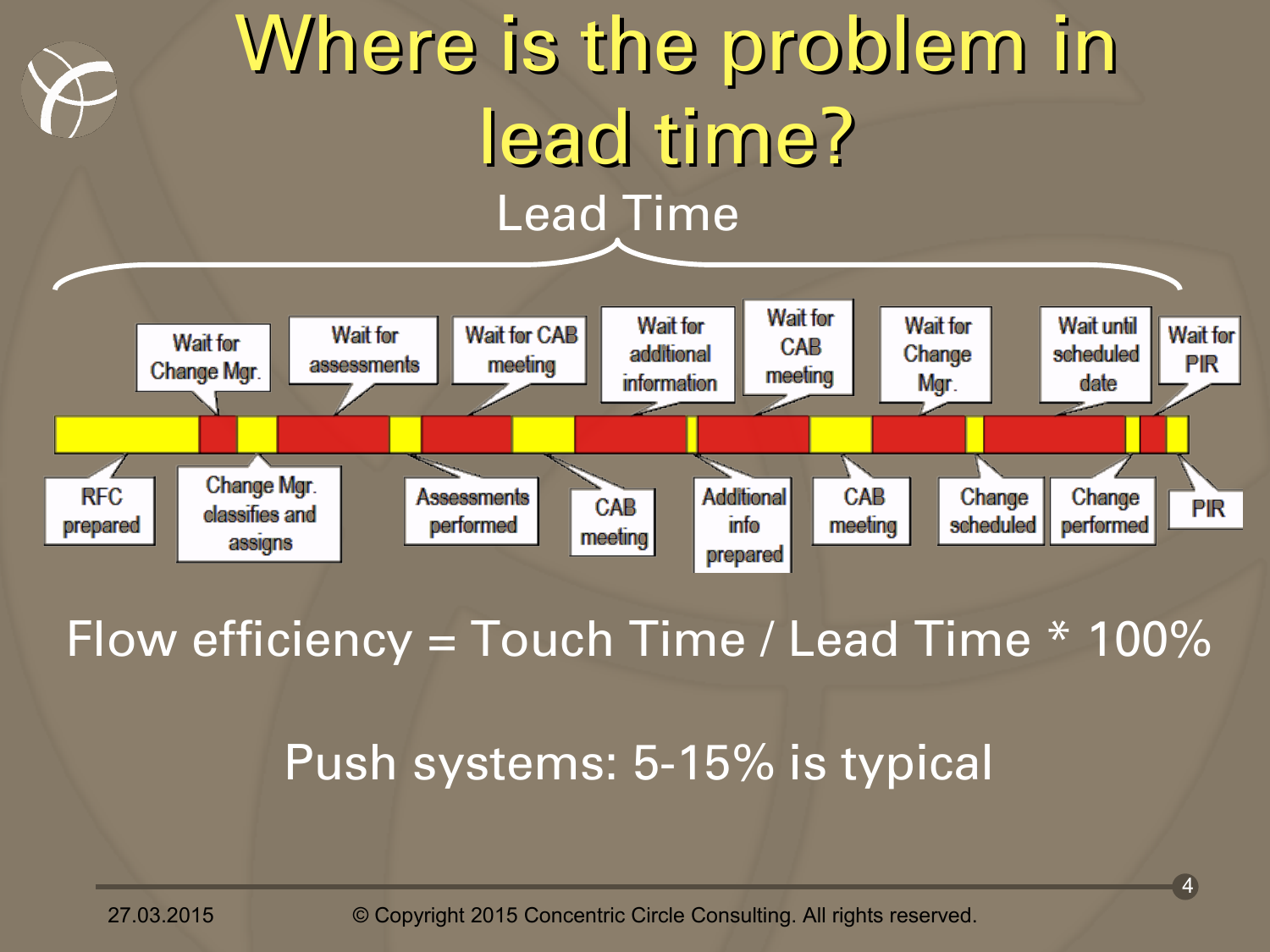

# Types of Improvements

 $\angle$  Tools  $*$  Training Processes Organization Outsourcing  $E$  Etc...

 $\sqrt{\pi \cosh \frac{\pi}{2}}$  $\mathcal F$  Flow Touch Time Non-touch Time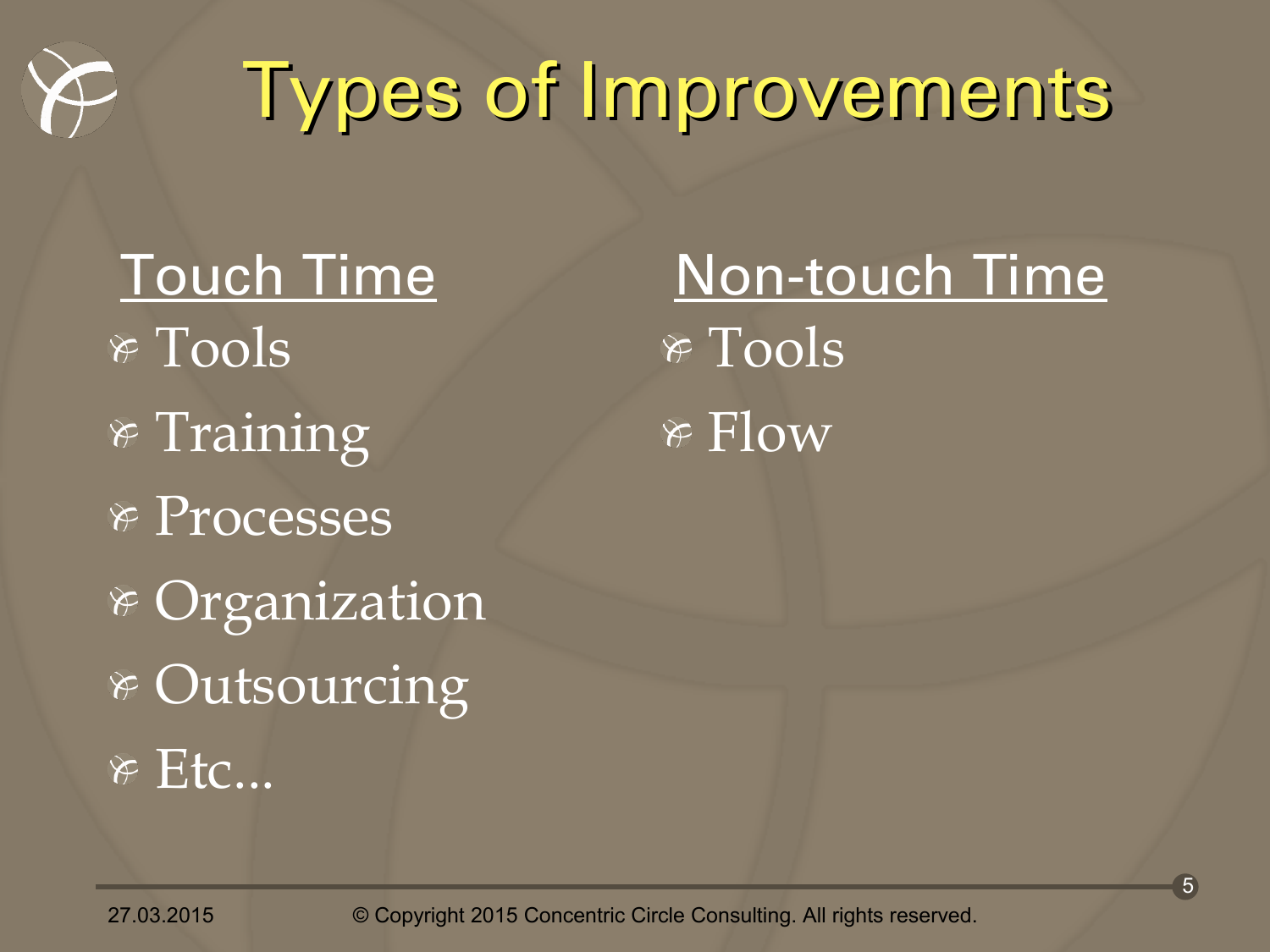# What should we improve?

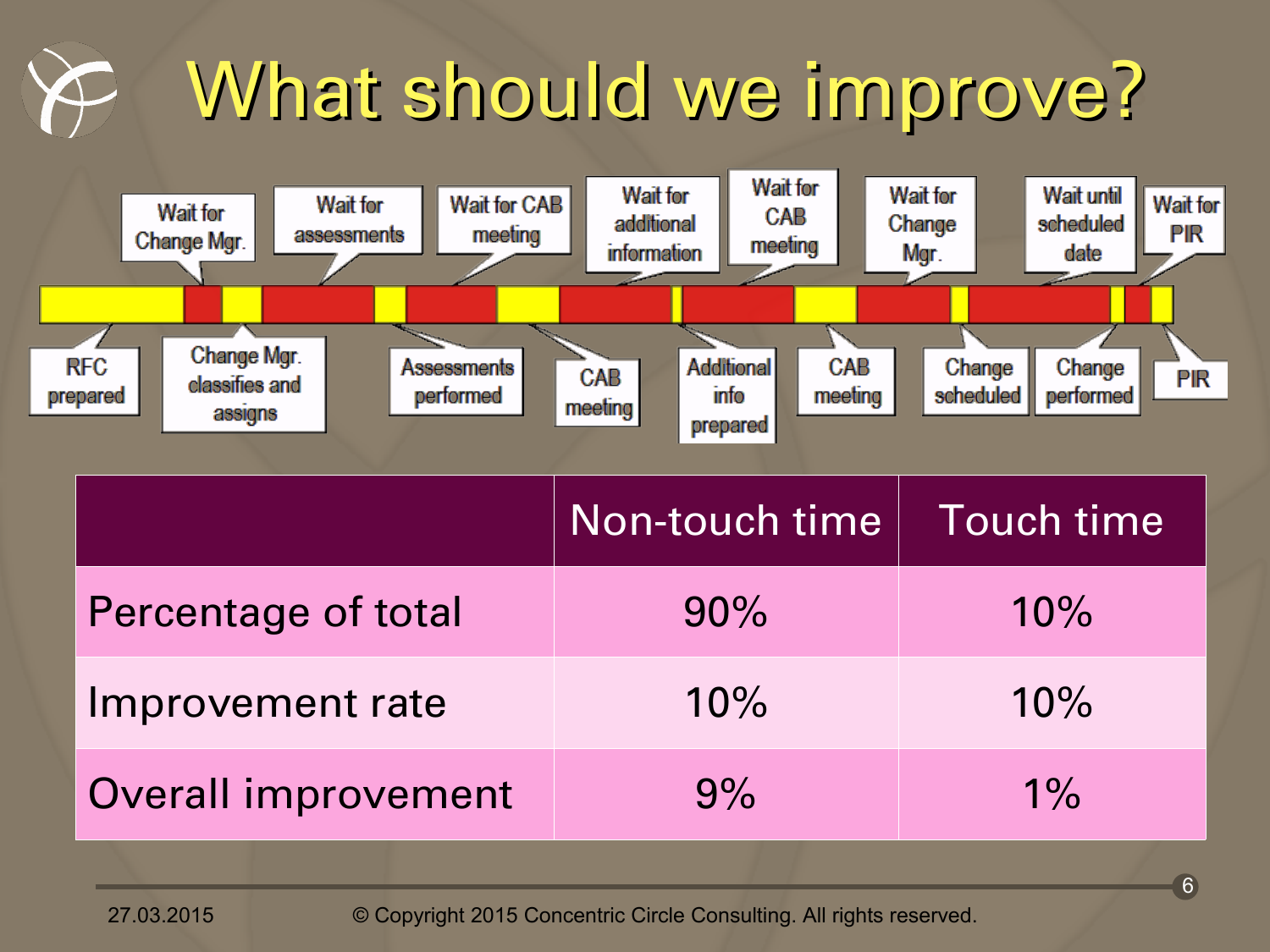

### Resumé of Approaches

Expensive  $*$  High risk One-off improvements Alienation of personnel

Inexpensive  $\overline{\mathscr{F}}$  Low risk  $\overline{\ast}$  Continual improvements Humane Touch Time Non-touch Time

7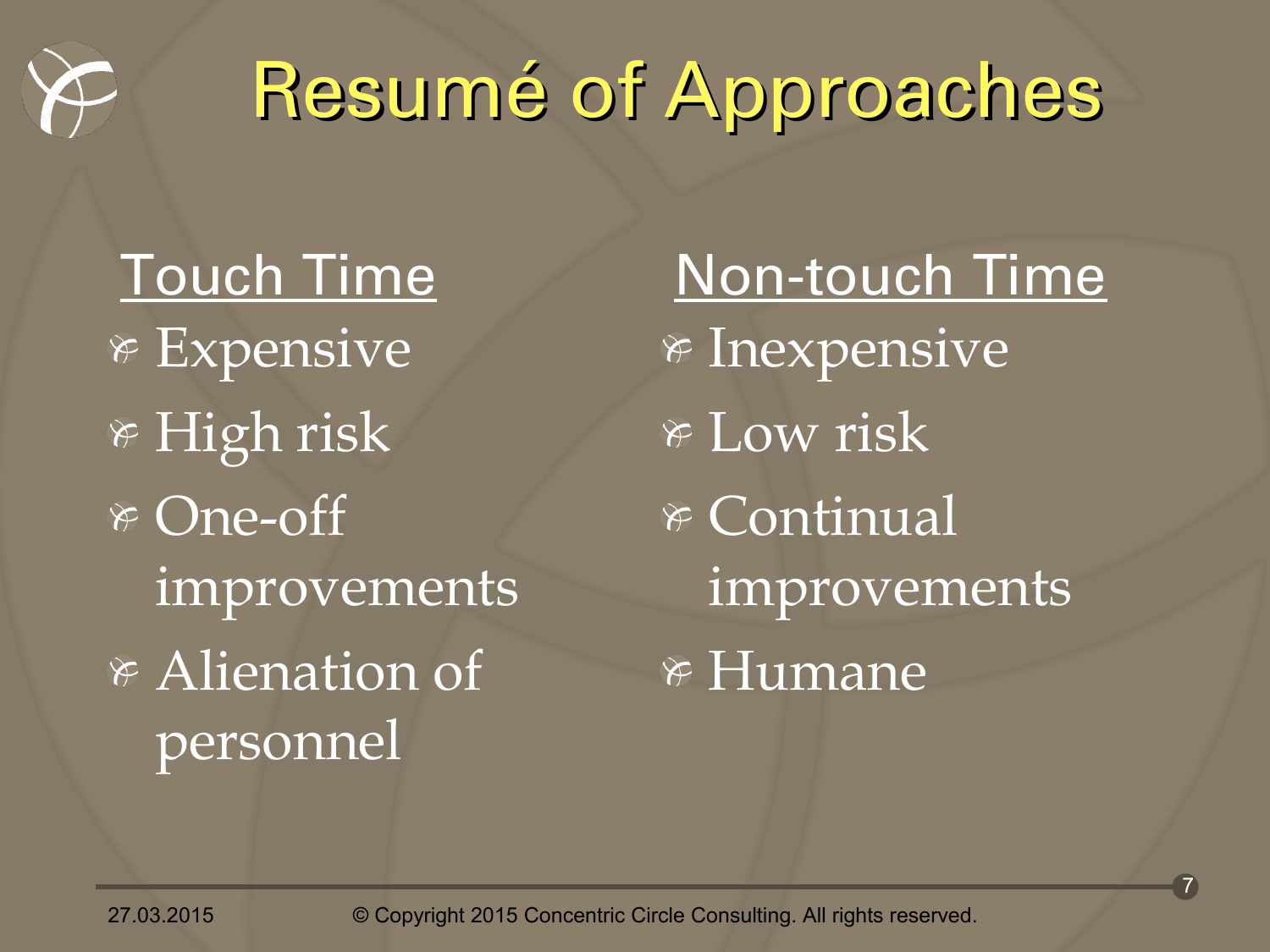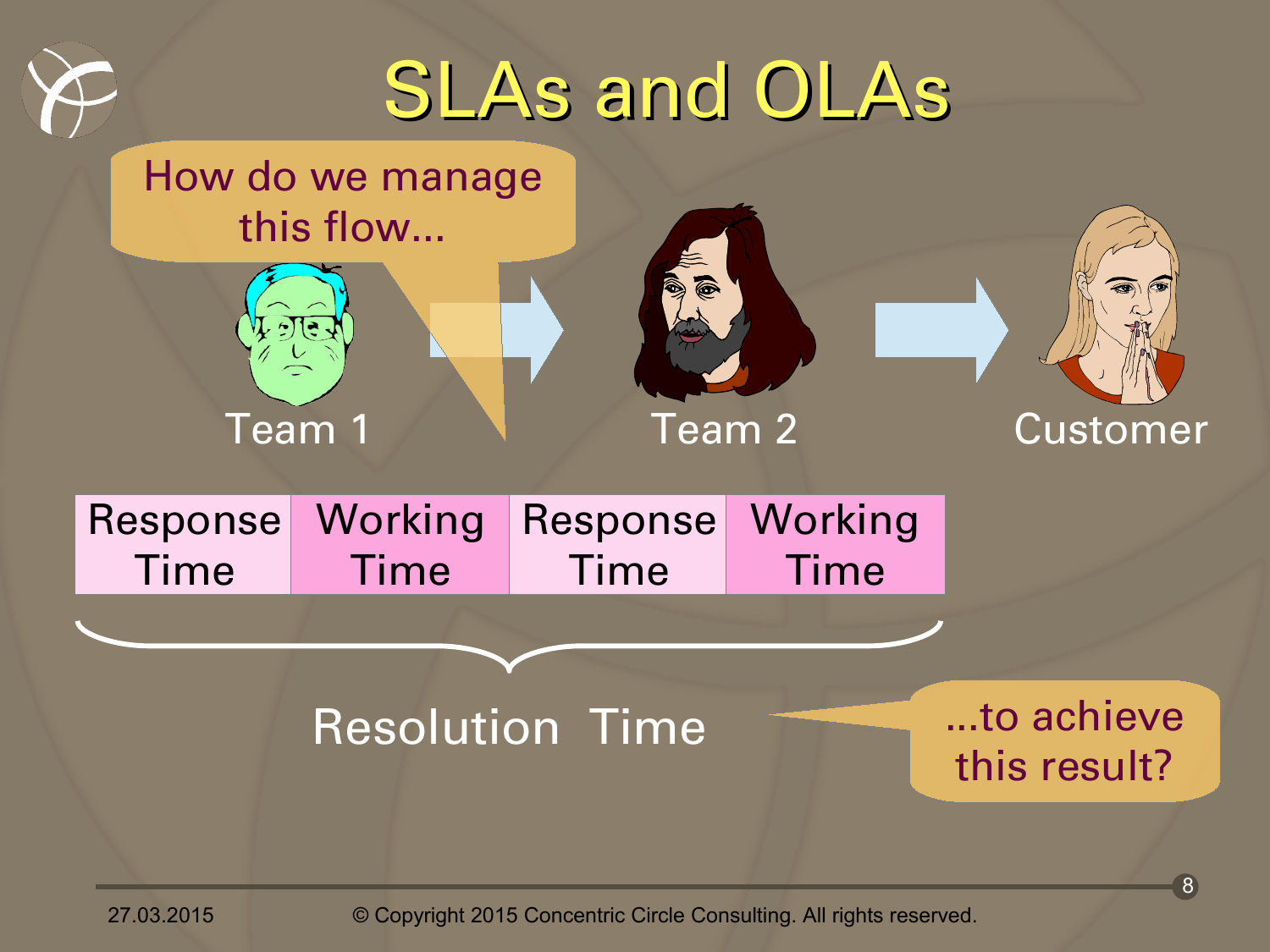



#### **SERVICES**

 $\mathsf{\Omega}$  . E O $\mathsf{\Omega}$  . L E P $\alpha$ O $\mathbf{\mathbf{\mathbf{\mathbf{\mathbf{C}}}}}$ E  $\boldsymbol{\mathcal{S}}$  $\boldsymbol{\mathcal{S}}$ E  $\boldsymbol{\mathcal{S}}$  $\mathsf{\Omega}$  .  $\sim$ O $\Box$  $\Box$  $\mathbf{\mathbf{\mathbf{\mathbf{\mathbf{C}}}}}$ **The Co**  $\boldsymbol{\mathcal{S}}$ 

27.03.2015 © Copyright 2015 Concentric Circle Consulting. All rights reserved.

9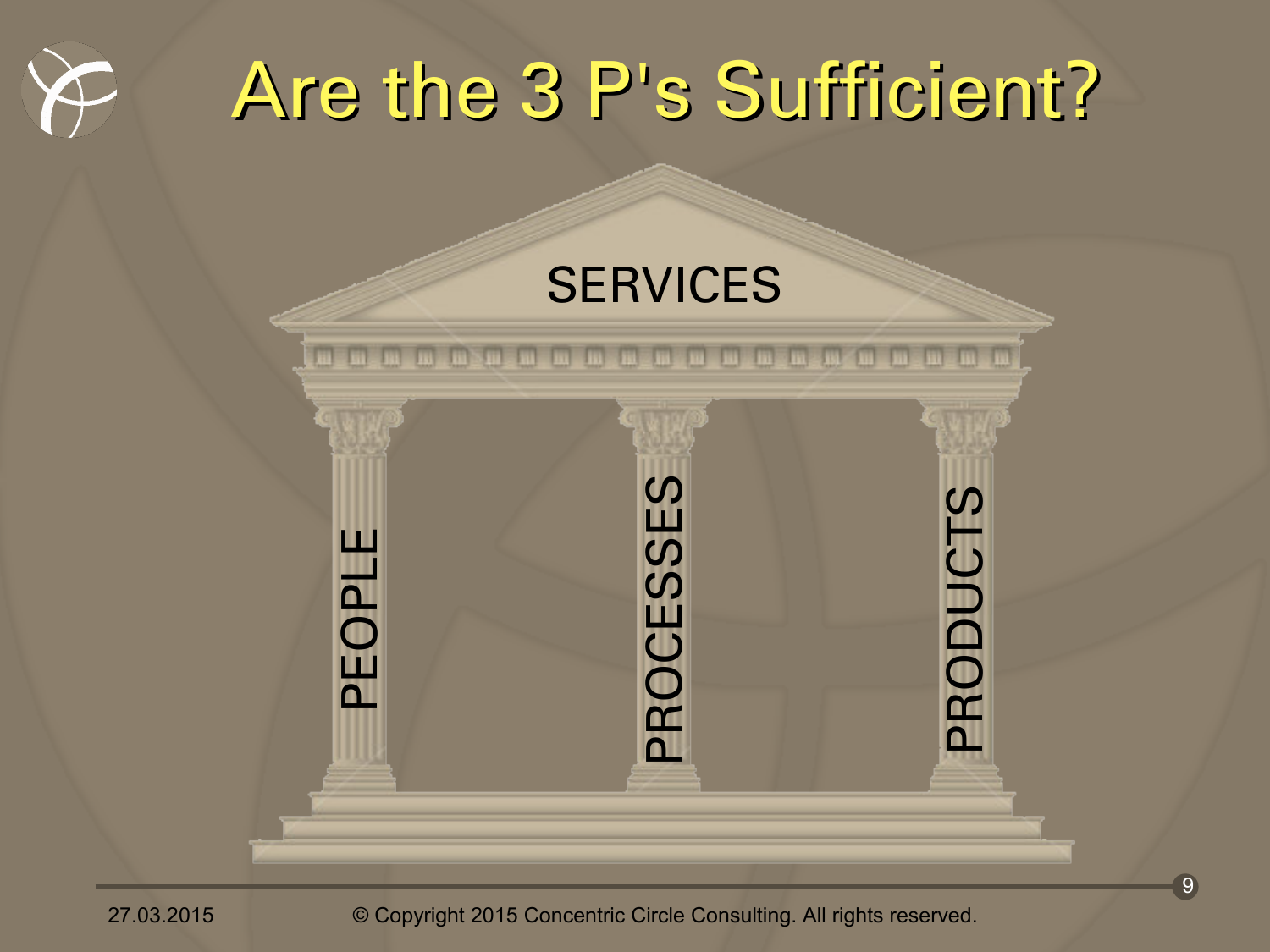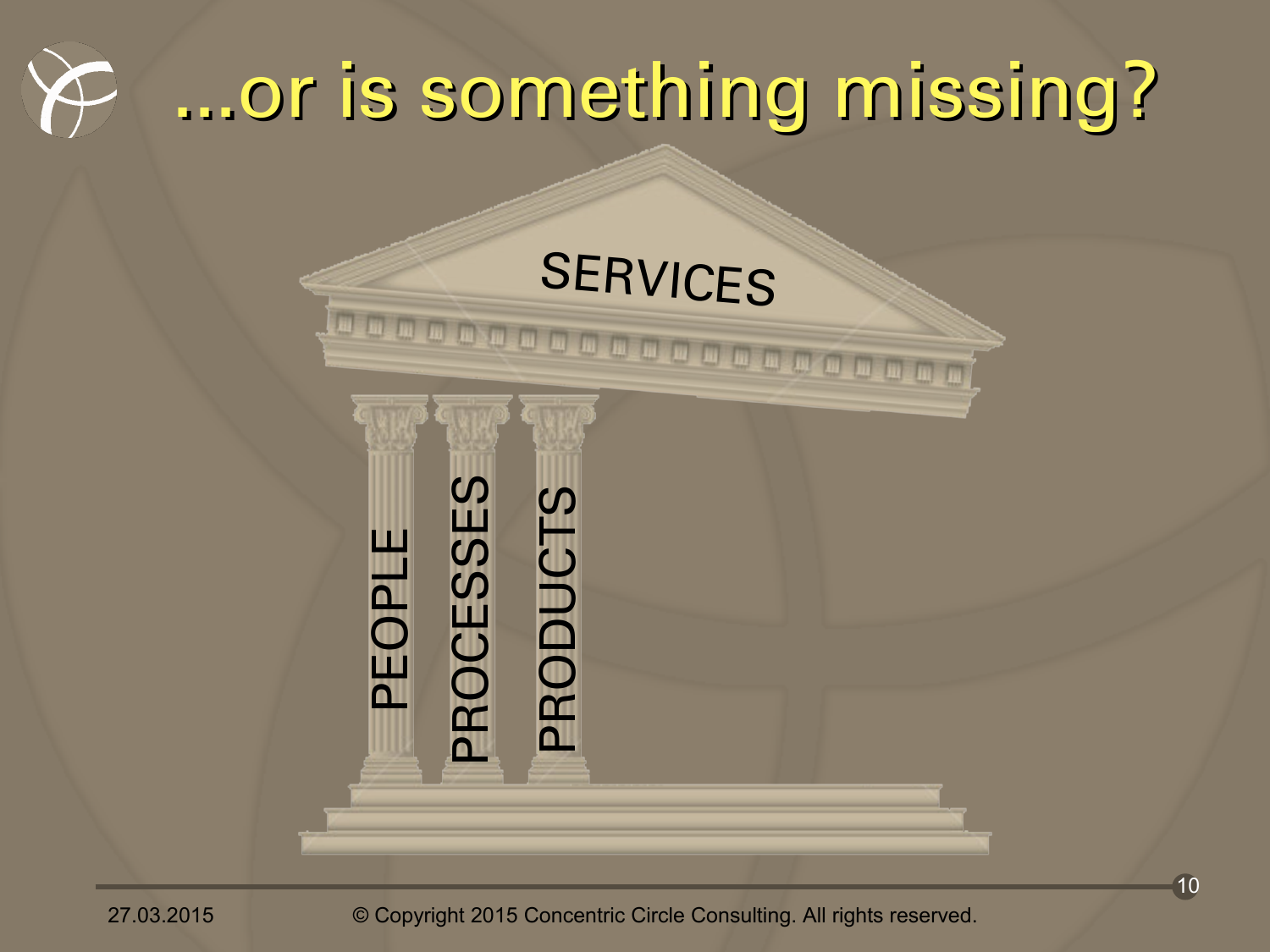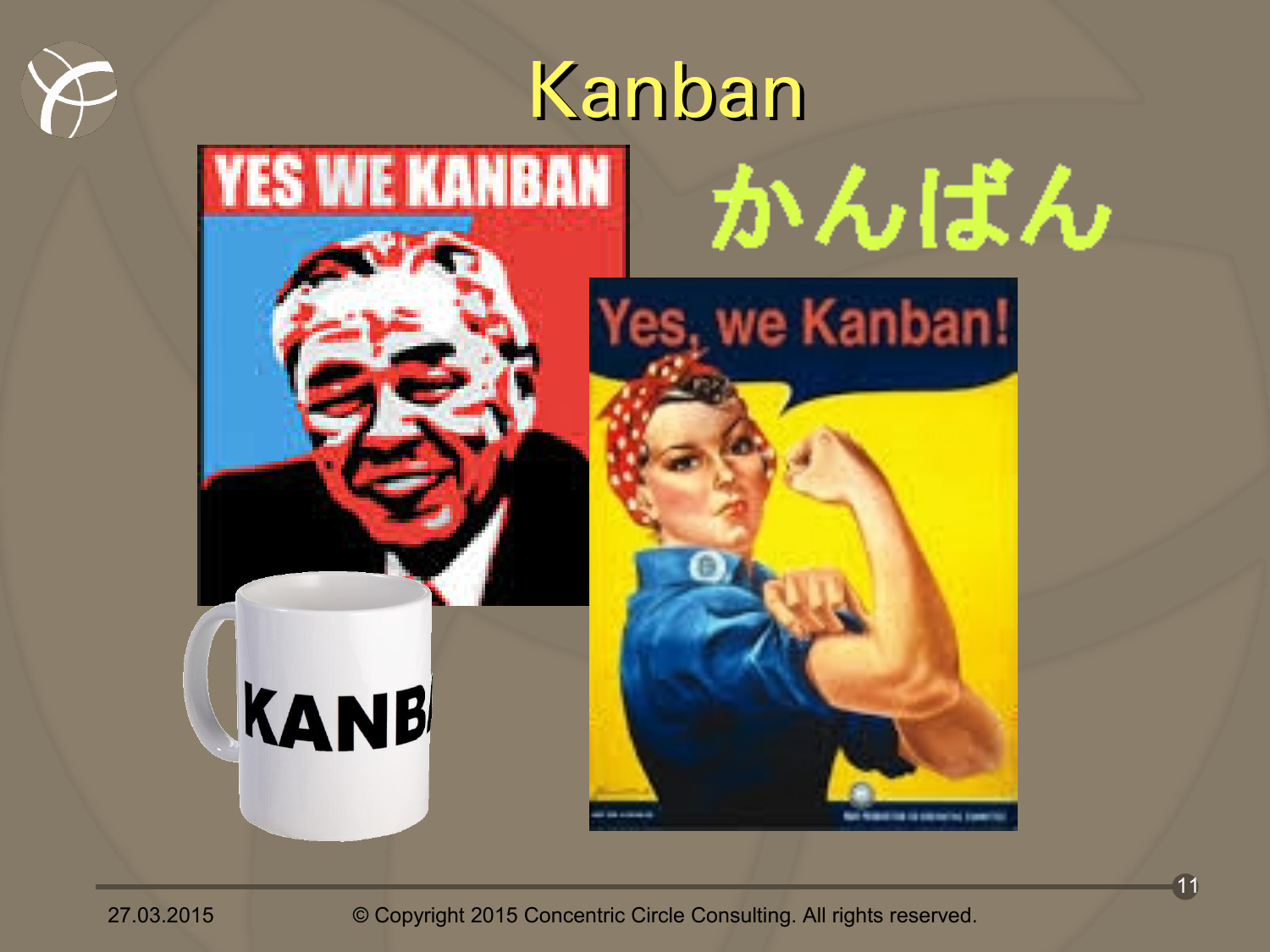

### Kanban Assumptions

 $\triangleright$  Focus on the team \* The team delivers services Teams are mostly self-organizing Optimize for service outcomes, not individual tasks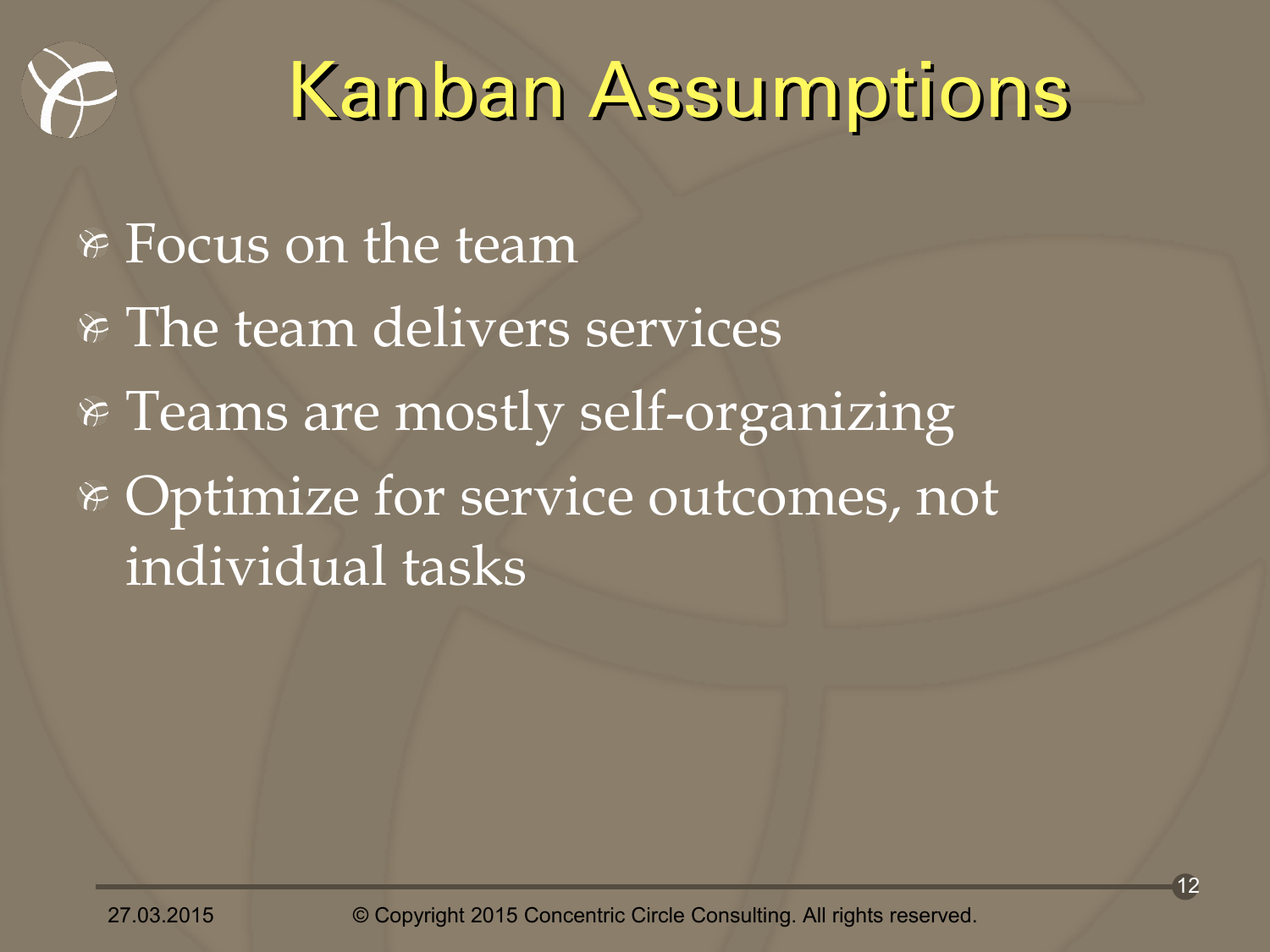

# Kanban Principles

Start with what you do now Agree to pursue evolutionary change Initially, respect existing roles, responsibilities and job titles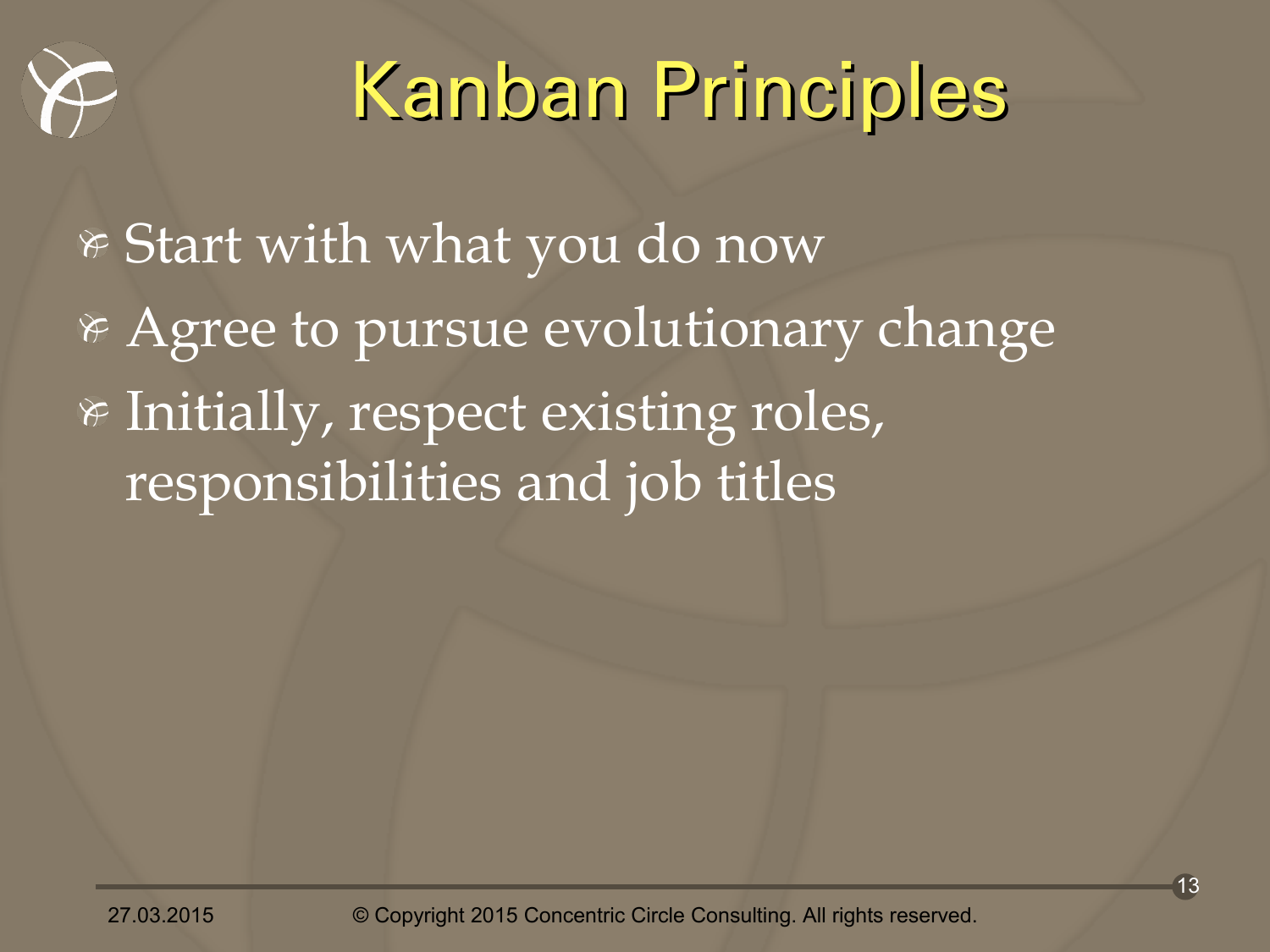

#### Kanban Practices

 $\sqrt{\frac{1}{18}}$  Visualize the work Limit work in progress Make policies explicit Manage the flow of work Introduce feedback loops Improve via collaboration and experimentation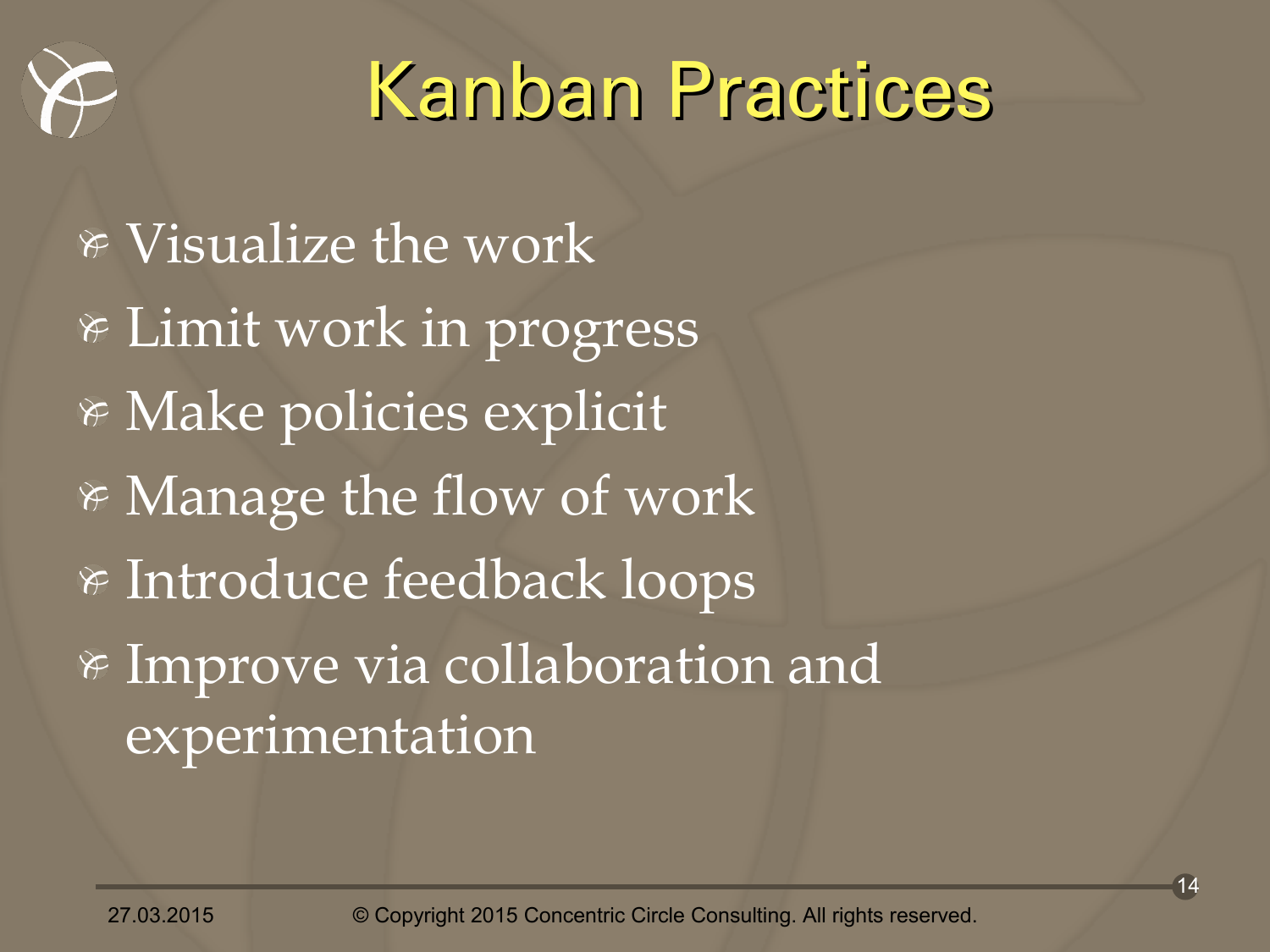

### Visualize the Work – Kanban Board

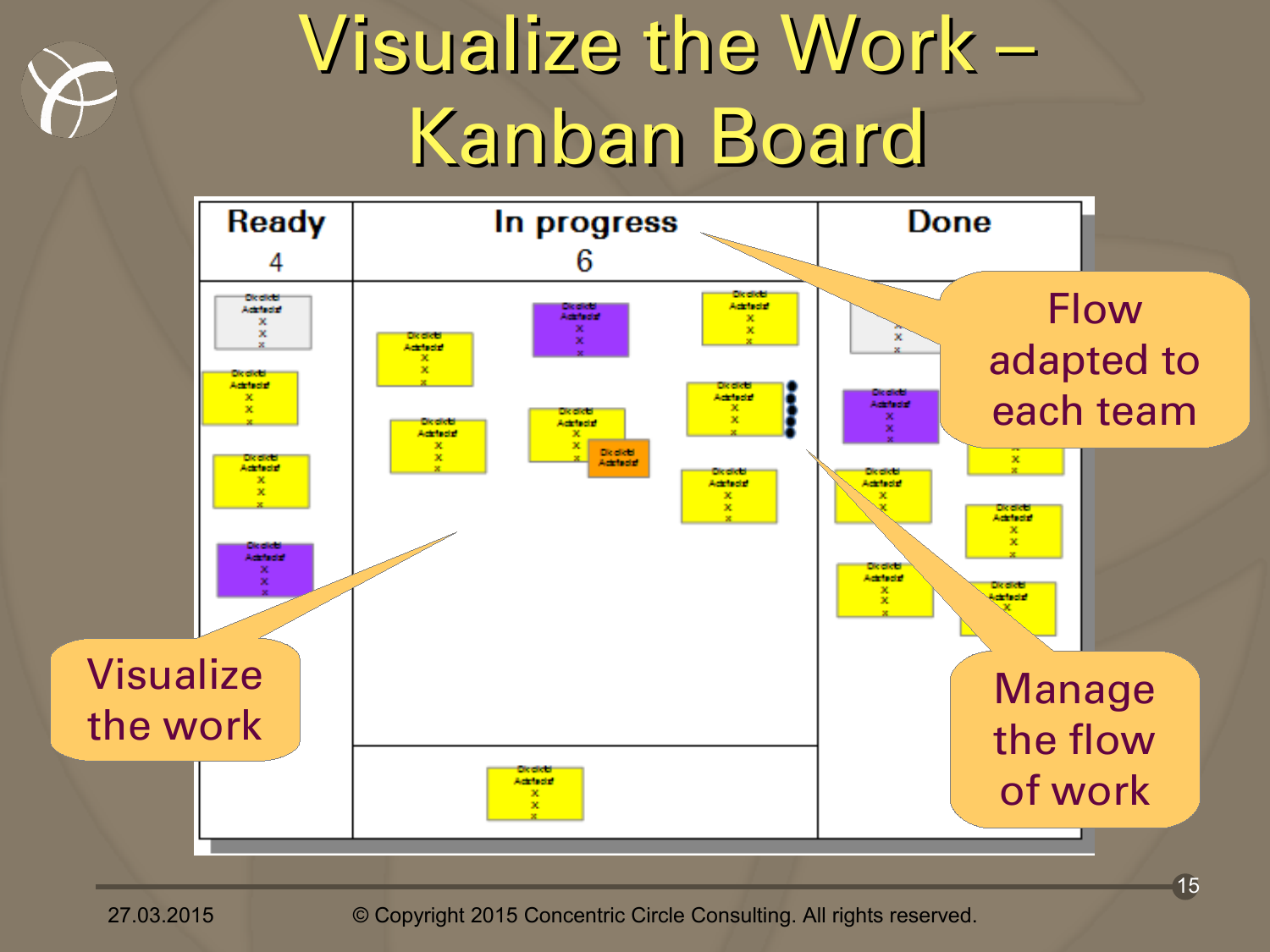#### Limit Work in Progress No visibility on Time to detect production errors delivery dates Task A **Task B Task C** High limit Task D **Task E Task A Predictable Task B** delivery dates Low limit Task & Value realized

Time to detect production errors

sooner<sup>Task E</sup>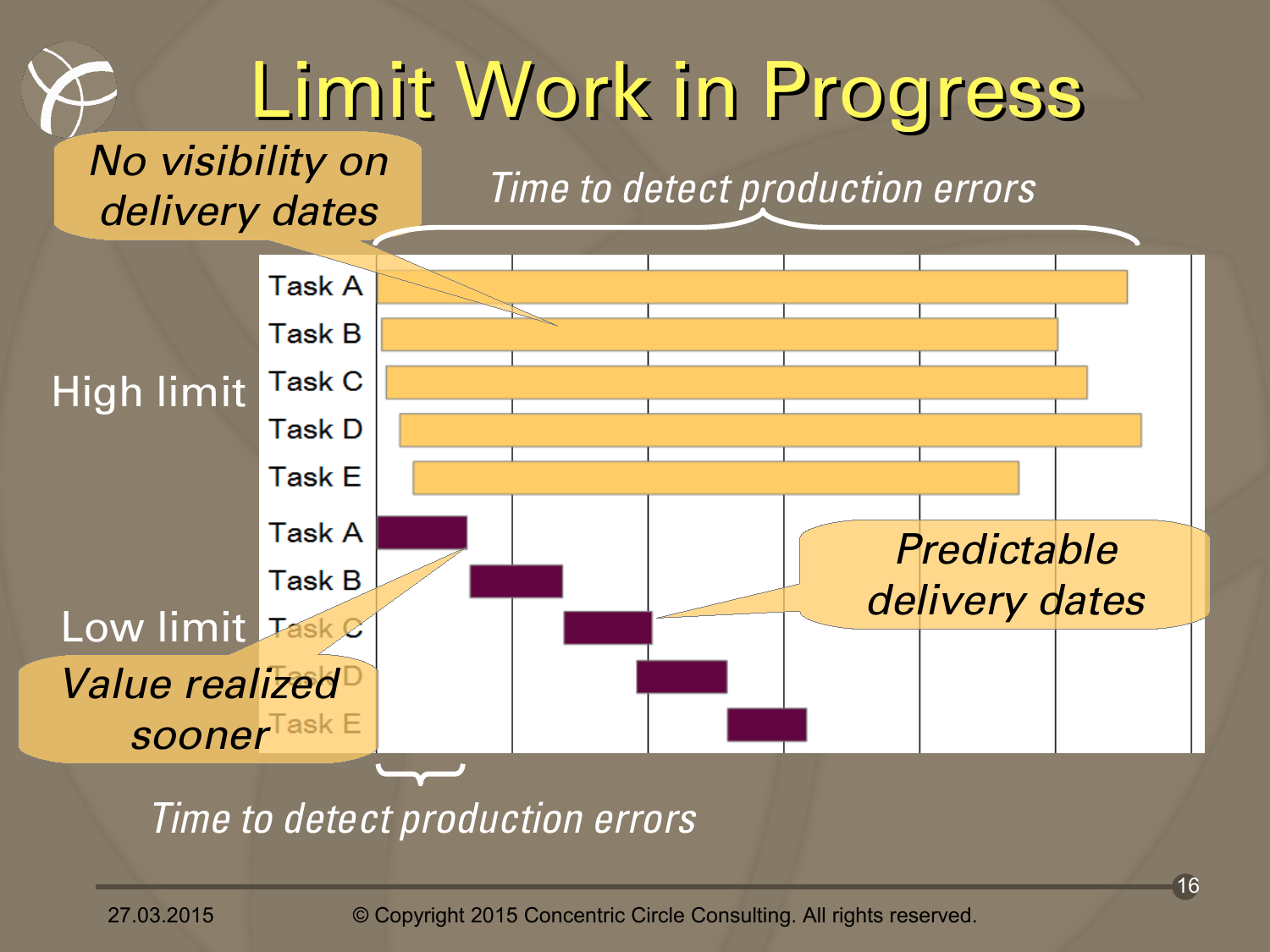

### Work is Pulled

| <b>Ready</b>                              |                 | Analyze Develop | <b>Test</b>                                     | <b>Deploy</b>                                                      | <b>Done</b> |
|-------------------------------------------|-----------------|-----------------|-------------------------------------------------|--------------------------------------------------------------------|-------------|
| 4                                         | $\overline{2}$  | 3               | 3                                               | 4                                                                  |             |
| 13<br><b>14</b><br><b>15</b><br><b>16</b> | <b>11</b><br>12 | 8<br>9<br>10    | 5<br>$6 \overline{}$<br>$\overline{\mathbf{7}}$ | $\mathbf{1}$<br>$\overline{2}$<br>$\overline{3}$<br>$\overline{4}$ |             |

27.03.2015 © Copyright 2015 Concentric Circle Consulting. All rights reserved.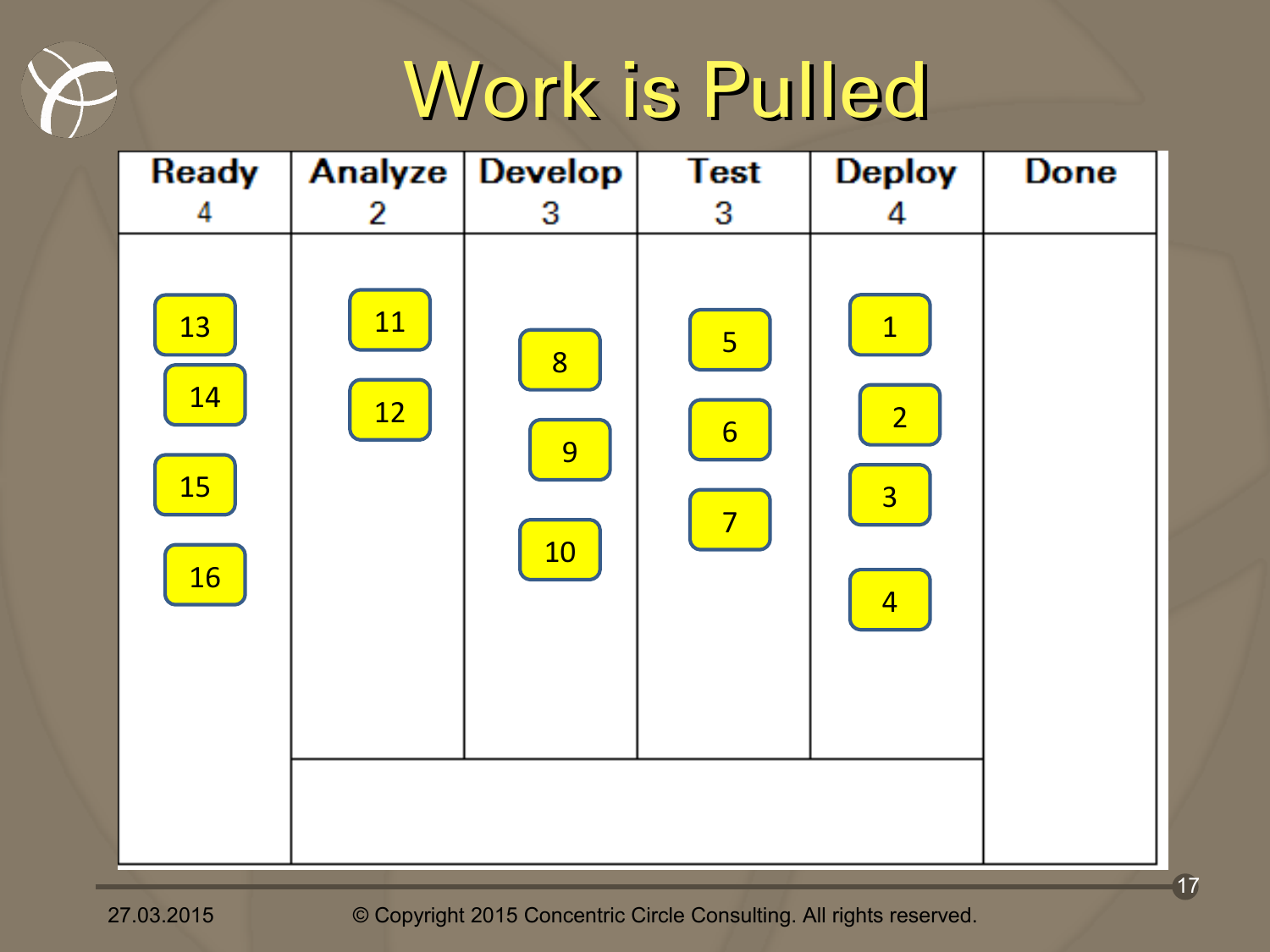

### Make Policies Explicit

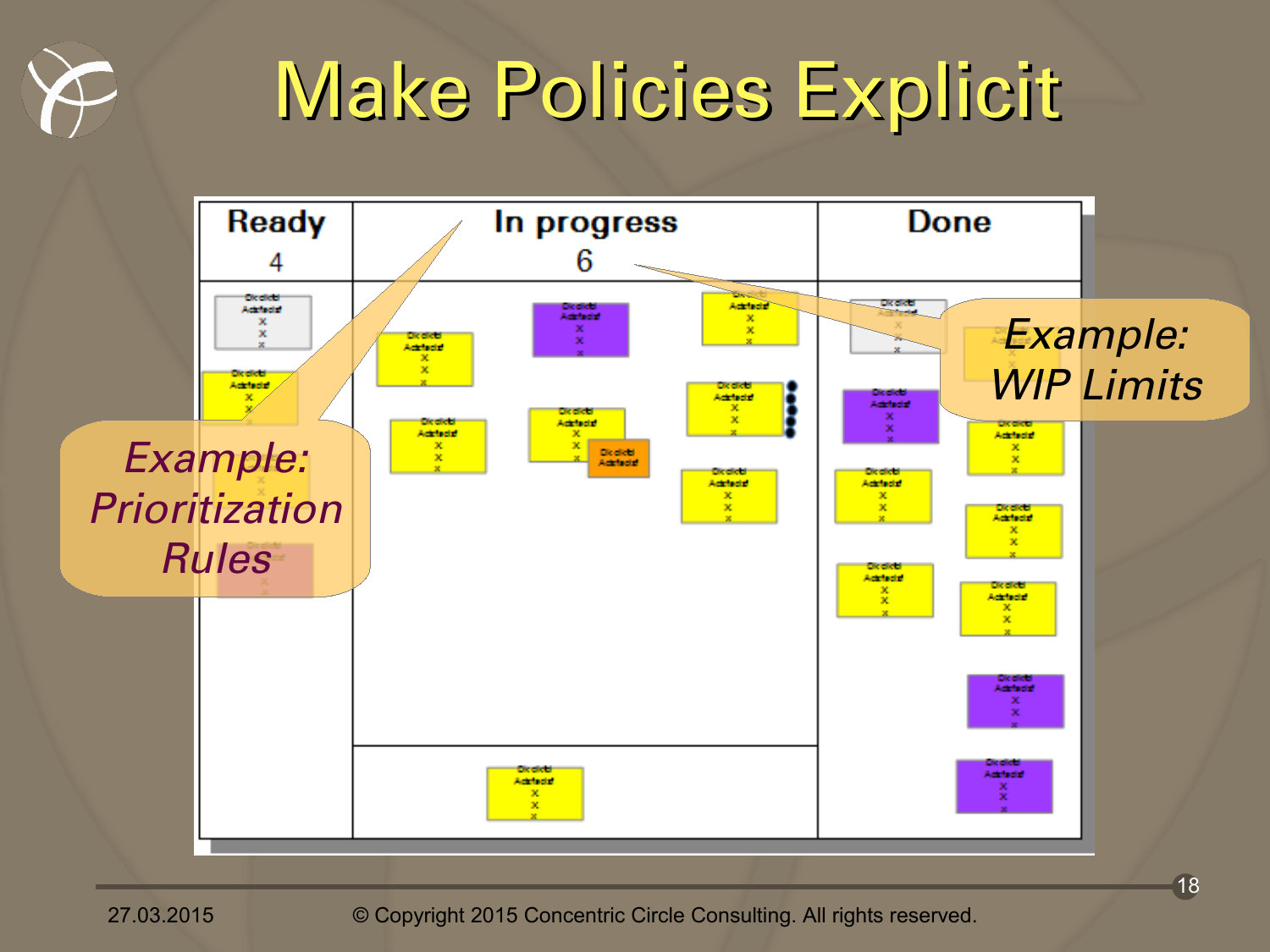## Manage Flow of Work

#### WIP limits

#### **Buffered** bottlenecks

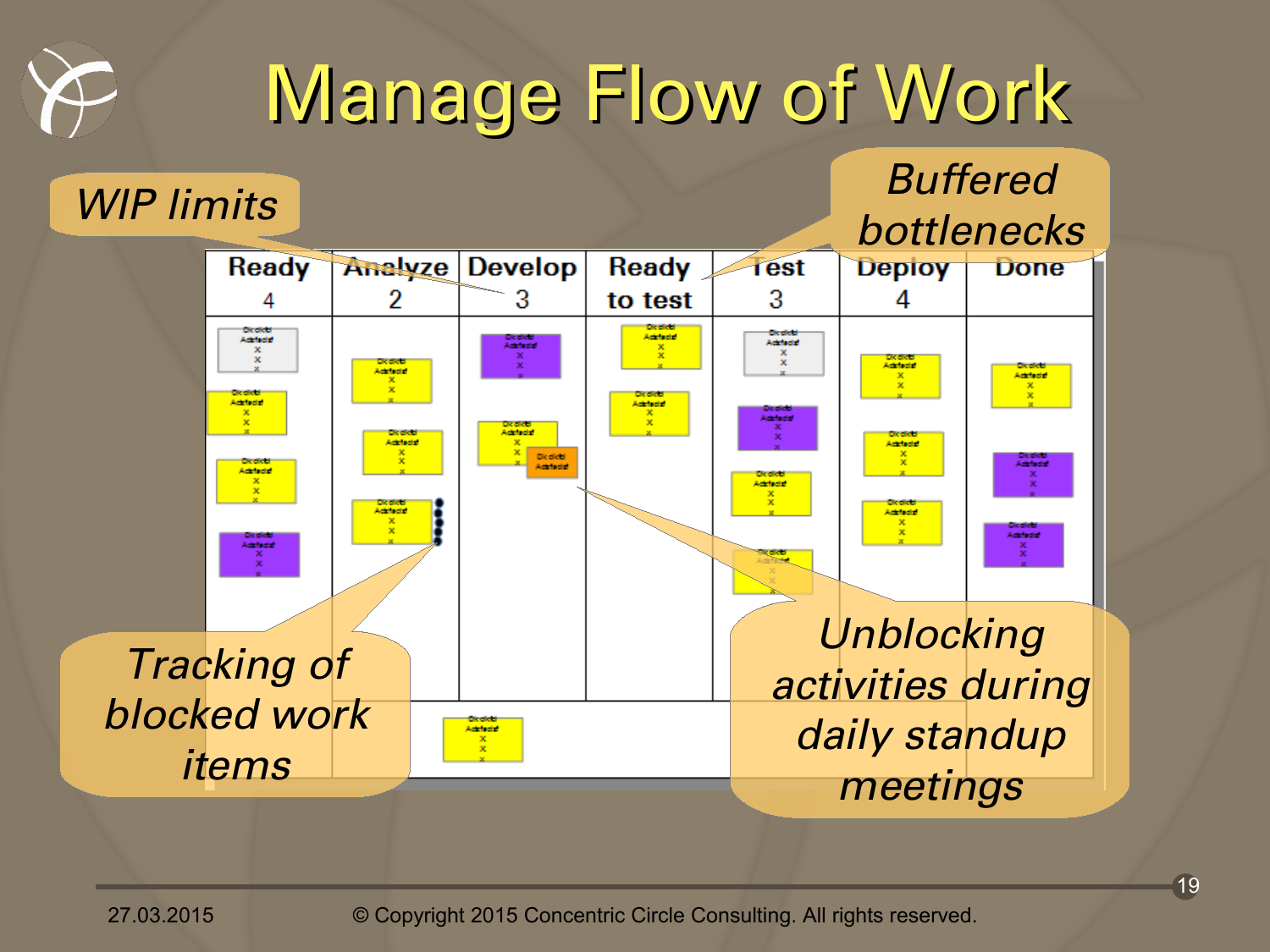#### Feedback Loops and the J **Curve**

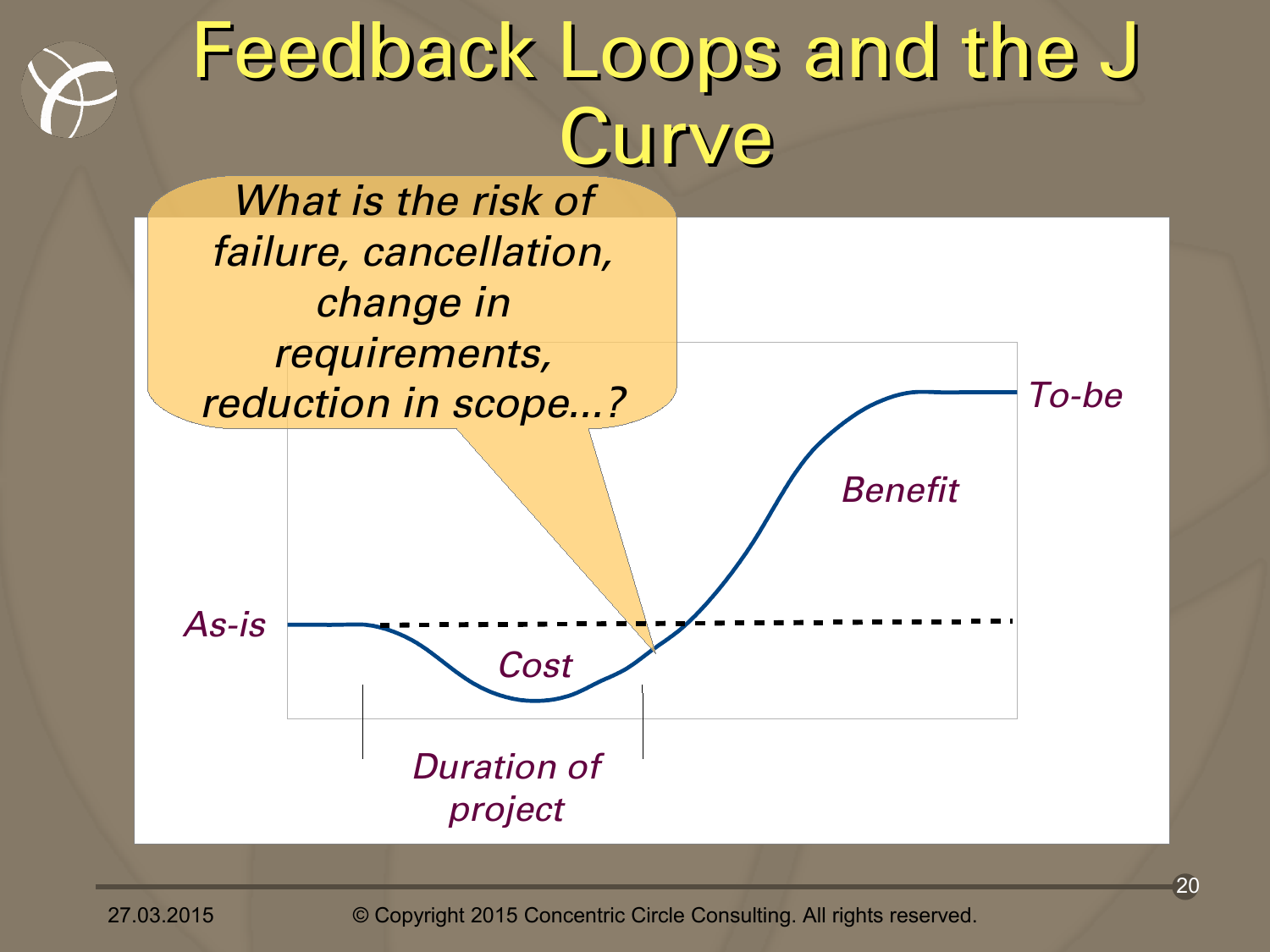

#### The JJJJJJJJJJ Curve

What is the risk of failure, cancellation, change in requirements, reduction in scope...?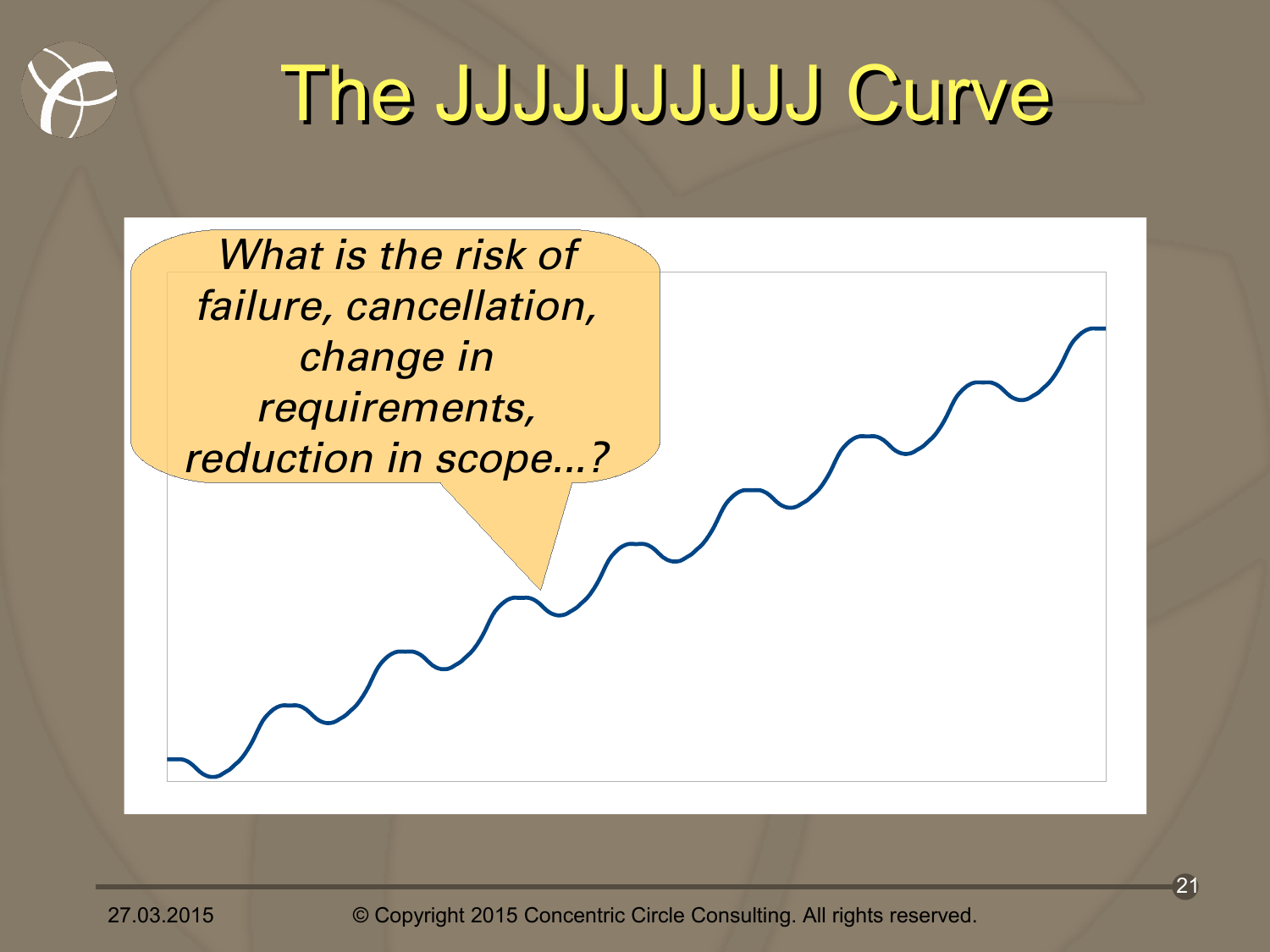

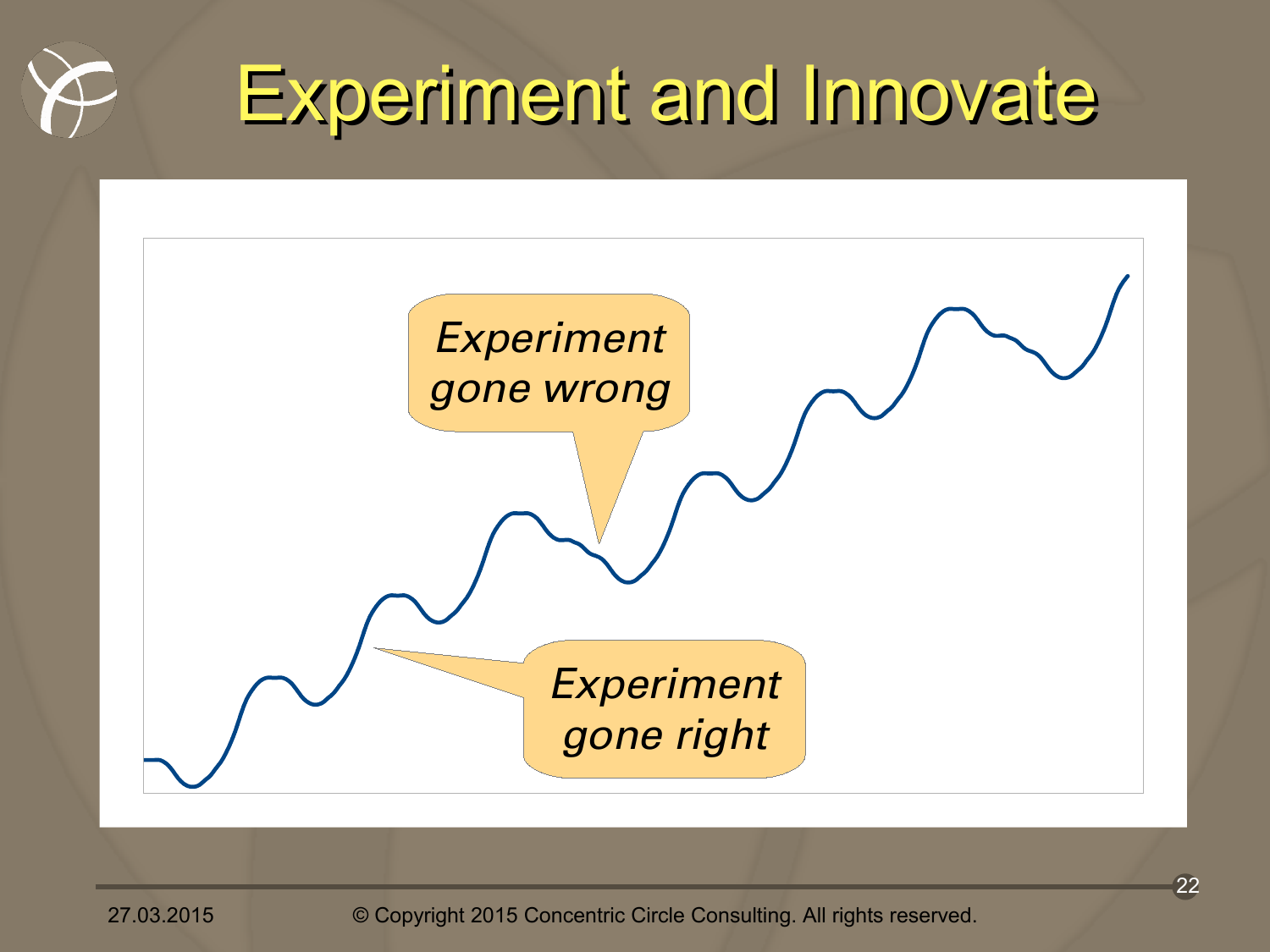

#### **Takeaways**

Higher flow efficiency (ca. 40% is good) Vastly improved lead times Higher trust between customers and service providers Higher satisfaction of personnel Higher value obtained by customers